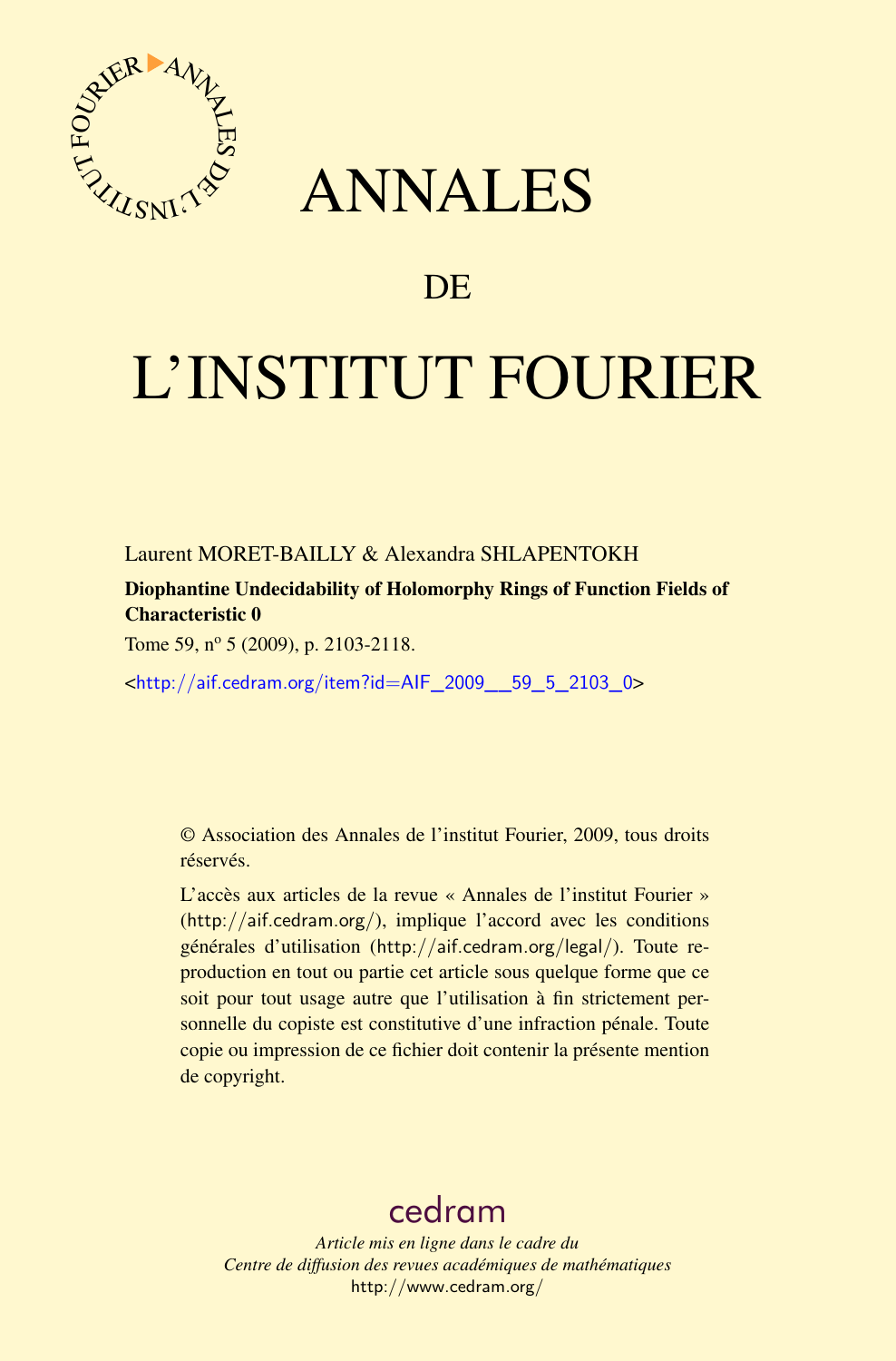### DIOPHANTINE UNDECIDABILITY OF HOLOMORPHY RINGS OF FUNCTION FIELDS OF CHARACTERISTIC 0

#### **by Laurent MORET-BAILLY & Alexandra SHLAPENTOKH (\*)**

ABSTRACT.  $\qquad$  Let K be a one-variable function field over a field of constants of characteristic 0. Let *R* be a holomorphy subring of *K*, not equal to *K*. We prove the following undecidability results for *R*: if *K* is recursive, then Hilbert's Tenth Problem is undecidable in *R*. In general, there exist  $x_1, \ldots, x_n \in R$  such that there is no algorithm to tell whether a polynomial equation with coefficients in  $\mathbb{Q}(x_1, \ldots, x_n)$  has solutions in *R*.

Résumé. — Soit *K* un corps de fonctions d'une variable sur un corps de caractéristique nulle. Soit *R* un anneau d'holomorphie de *K*, distinct de *K*. Si *K* est récursif, nous démontrons que le dixième problème de Hilbert sur *R* est indécidable. En général, il existe  $x_1, \ldots, x_n$  dans  $R$  tels qu'il n'y ait pas d'algorithme décidant si une équation polynomiale à coefficients dans  $\mathbb{Q}(x_1, \ldots, x_n)$  a une solution dans *R*.

#### **1. Introduction**

The interest in the questions of existential definability and decidability over rings goes back to a question that was posed by Hilbert: given an arbitrary polynomial equation in several variables over  $\mathbb{Z}$ , is there a uniform algorithm to determine whether such an equation has solutions in  $\mathbb{Z}$ ? This question, otherwise known as Hilbert's Tenth Problem ("HTP" in the future), has been answered negatively in the work of M. Davis, H. Putnam, J. Robinson and Yu. Matijasevich. (See [\[4\]](#page-13-0), [\[5\]](#page-13-0) or [\[20\]](#page-14-0) for the details of the solution of the original problem.) Since the time when this result was

Keywords: Hilbert's tenth problem, elliptic curves, Diophantine undecidability.

Math. classification: 11U05, 03D35, 11G05.

<sup>(\*)</sup> The second author has been partially supported by NSF grants DMS-0354907 and DMS-0650927.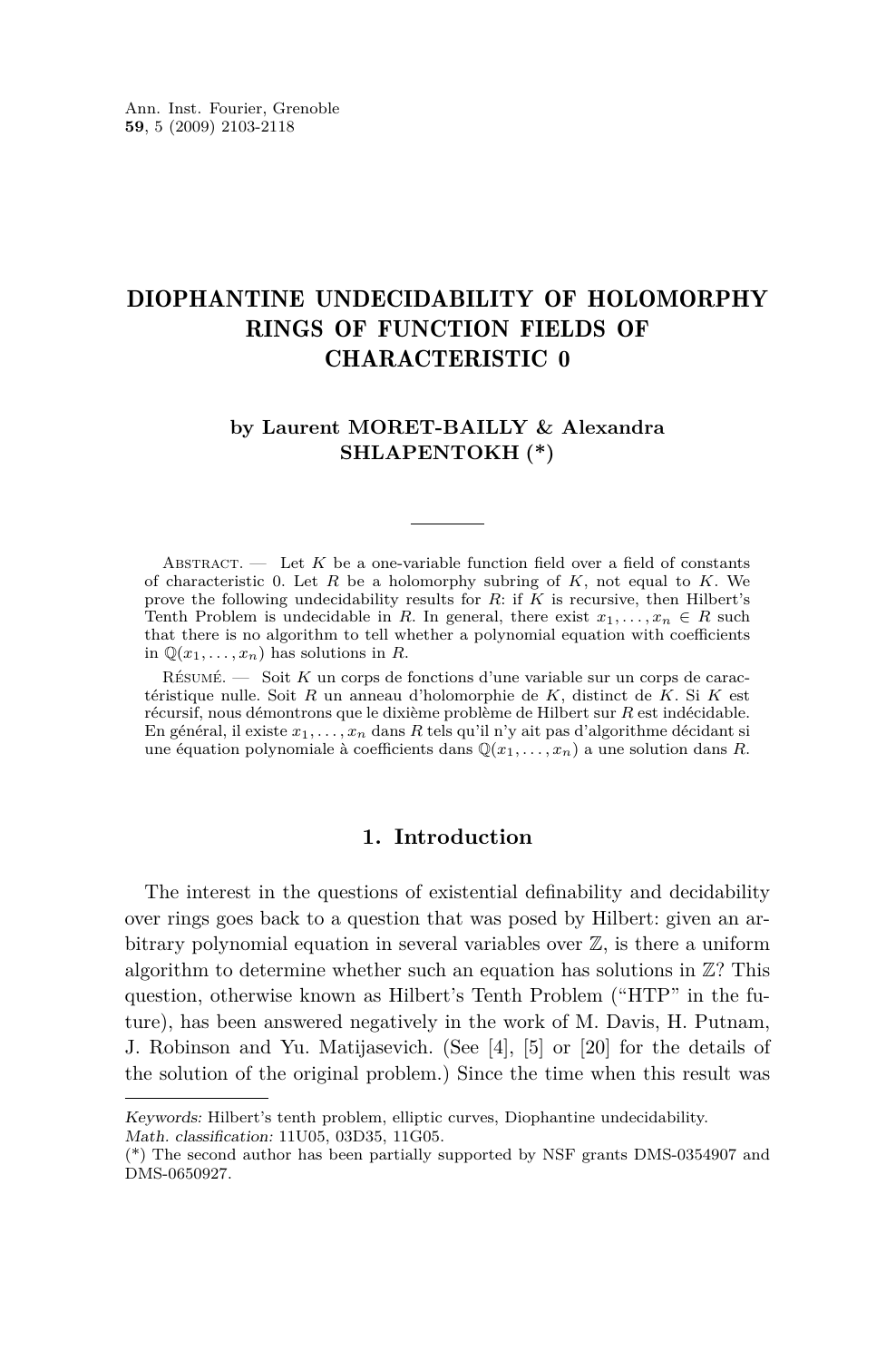obtained, similar questions have been raised for other fields and rings. In other words, let *R* be a ring. Then, given an arbitrary polynomial equation in several variables over a recursive subring  $R_0$  of  $R$ , is there a uniform algorithm to determine whether such an equation has solutions in *R*? (If *R* is countable and recursive then we can set  $R_0 = R$ .)

Depending on the nature of the ring the difficulty of answering the question can vary widely. By now, a lot of work has been done to solve the problem over some subrings of number fields and function fields, including the fields themselves in the case of function fields. However there remain quite a few open questions which at the moment seem intractable. Chief among these questions are arguably the Diophantine status of  $\mathbb Q$  (and number fields in general), the rings of integers of an arbitrary number field, and an arbitrary function field of characteristic 0.

More details on the Diophantine problem over number fields and related issues can be found in [\[1\]](#page-13-0), [\[2\]](#page-13-0), [\[3\]](#page-13-0), [\[6\]](#page-14-0), [\[9\]](#page-14-0), [\[10\]](#page-14-0), [\[21\]](#page-14-0), [\[22\]](#page-14-0), [\[23\]](#page-14-0), [\[24\]](#page-14-0), [\[26\]](#page-14-0), [\[29\]](#page-15-0), [\[30\]](#page-15-0), [\[32\]](#page-15-0), [\[33\]](#page-15-0), [\[35\]](#page-15-0), [\[37\]](#page-15-0), [\[39\]](#page-15-0), [\[42\]](#page-15-0), [\[43\]](#page-15-0), and [\[44\]](#page-15-0). Results concerning function fields of positive characteristic can be found in [\[8\]](#page-14-0), [\[12\]](#page-14-0), [\[27\]](#page-14-0), [\[28\]](#page-15-0), [\[47\]](#page-15-0), [\[38\]](#page-15-0), [\[40\]](#page-15-0), and [\[48\]](#page-16-0). Also, for a general reference on the subject we suggest [\[11\]](#page-14-0) and [\[46\]](#page-15-0).

It turned out that solving HTP over function fields of characteristic 0 was more difficult than over function fields of positive characteristic. However we do know that HTP is undecidable over many function fields and rings of characteristic 0. In particular, we know that HTP is undecidable over fields of functions of finite transcendence degree over constant fields that are formally real or are subfields of finite extensions of  $\mathbb{Q}_p$  for some odd rational prime *p*. (These constant fields include number fields.) Further, we also know that HTP is undecidable over function fields of transcendence degree at least 2 whose field of constants is  $\mathbb{C}$ . (See [\[7\]](#page-14-0), [\[13\]](#page-14-0), [\[14\]](#page-14-0), [\[16\]](#page-14-0), [\[17\]](#page-14-0), [\[25\]](#page-14-0), [\[49\]](#page-16-0) for more details on these field results). We also have a few ring results: for rings of *S*-integers and semi-local rings over any field of constants, and some results for rings "in the middle". (See [\[25\]](#page-14-0), [\[36\]](#page-15-0), [\[41\]](#page-15-0), [\[50\]](#page-16-0) for more details on ring results.)

One of the problems which was solved over global fields was the construction of an existential definition of order. In other words there exists an existential definition in the language of rings of the set of elements of a given global field whose order at a fixed non-archimedean valuation is non-negative. Over function fields of characteristic 0 this was done successfully over a limited class of fields and the success depended heavily on the nature of the field of constants. As it turned out, an existential definition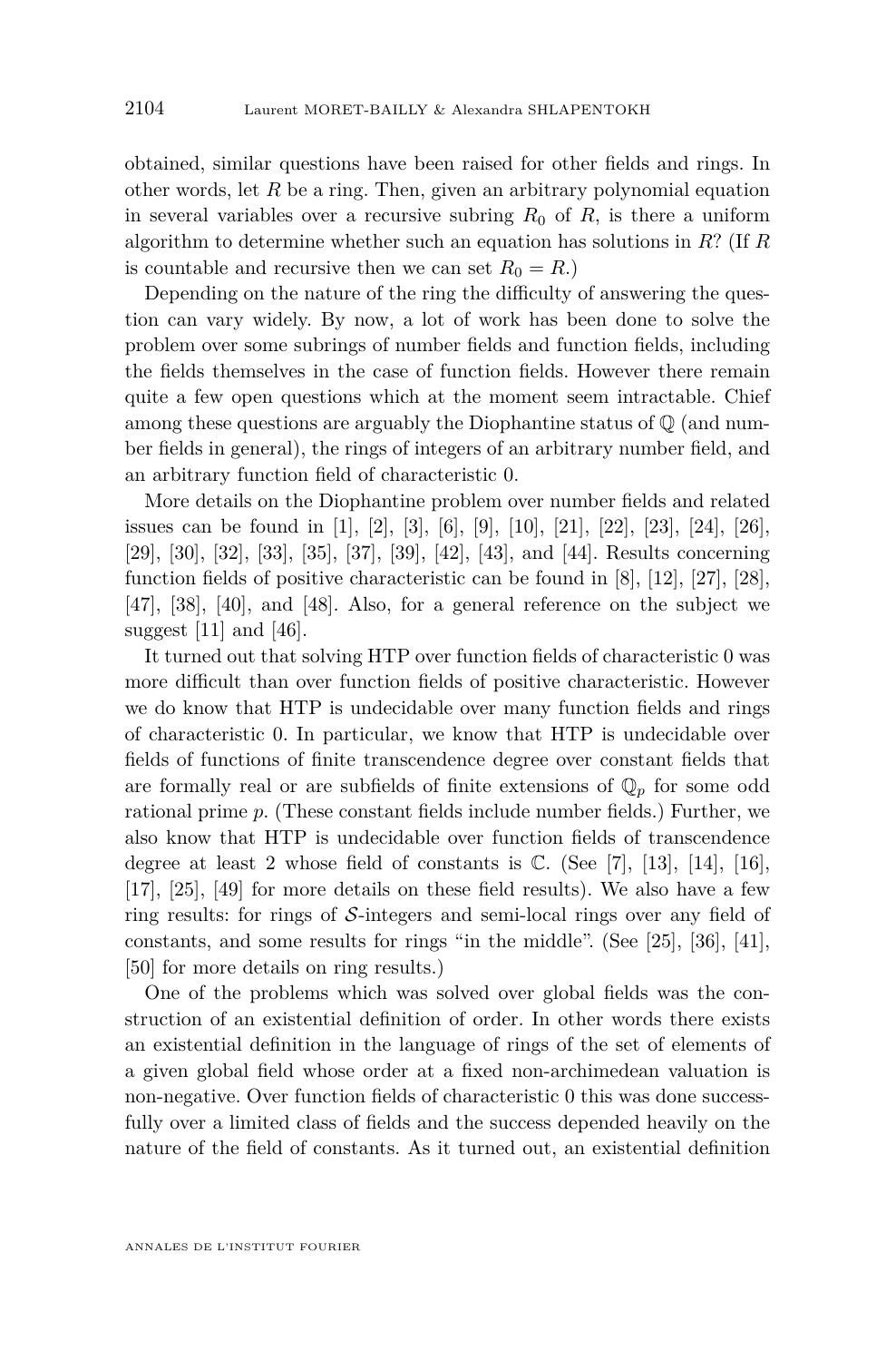<span id="page-3-0"></span>of order was one of the two ingredients used for showing the Diophantine undecidability of one variable function fields of characteristic 0. The other ingredient was an elliptic curve of rank 1. This plan was first implemented by Denef for the formally real rational function fields in [\[7\]](#page-14-0). As will be described below, the issue of finding the right elliptic curve has been solved in the greatest possible generality by the first author in [\[25\]](#page-14-0), but the issue of defining the order remains a stumbling block. So we can solve HTP precisely over those function fields in one variable where we can define the order. (See Corollary 10.3.3 of [\[25\]](#page-14-0).)

To make the matters even more vexing, it is not hard to see that a definition of order together with the Diophantine undecidability of any semilocal subring of a field implies Diophantine undecidability of any ring "in the middle", i.e. any holomorphy ring, pretty much in the same fashion as the Diophantine undecidability of a domain follows from the Diophantine undecidability of its field of fractions. (Both cases also require being able to define the set of non-zero elements. Fortunately, we know how to do it in all cases of interest to us.) And thus the absence of a definition of order in a manner of speaking is responsible for the subject of this paper: the Diophantine undecidability of arbitrary holomorphy rings of characteristic 0 not equal to a field. The main results of this paper are stated below.

THEOREM  $1.1.$  — Let K be a countable recursive one variable function field of characteristic 0. Then Hilbert's Tenth Problem is not solvable over any holomorphy ring of *K* not equal to the whole field.

THEOREM  $1.2.$  — Let K be a one variable function field of characteristic 0 over a field of constants *C*. Then for any holomorphy ring of *K* not equal to the whole field, there exist elements  $x_1, \ldots, x_n \in K \setminus C$  such that there is no algorithm to tell whether a polynomial equation with coefficients in  $\mathbb{Q}(x_1, \ldots, x_n)$  has solutions in the ring.

Remark 1.3. — The reason for two separate statements has to do with the possibility that the function field  $K$  is not countable. That possibility forces us to examine more carefully what we can allow as coefficients of our polynomial equations. In the case of a countable field it is possible to allow every element of the field as a coefficient, but in the case the field is not countable we have to restrict the set of possible coefficients to a countable set. In our case this set will depend on the ring.

Remark  $1.4.$  — The case of holomorphy rings which are actually rings of *S*-integers, i.e. rings where only finitely many primes of the field are allowed in the pole divisors of the ring elements, has been treated by the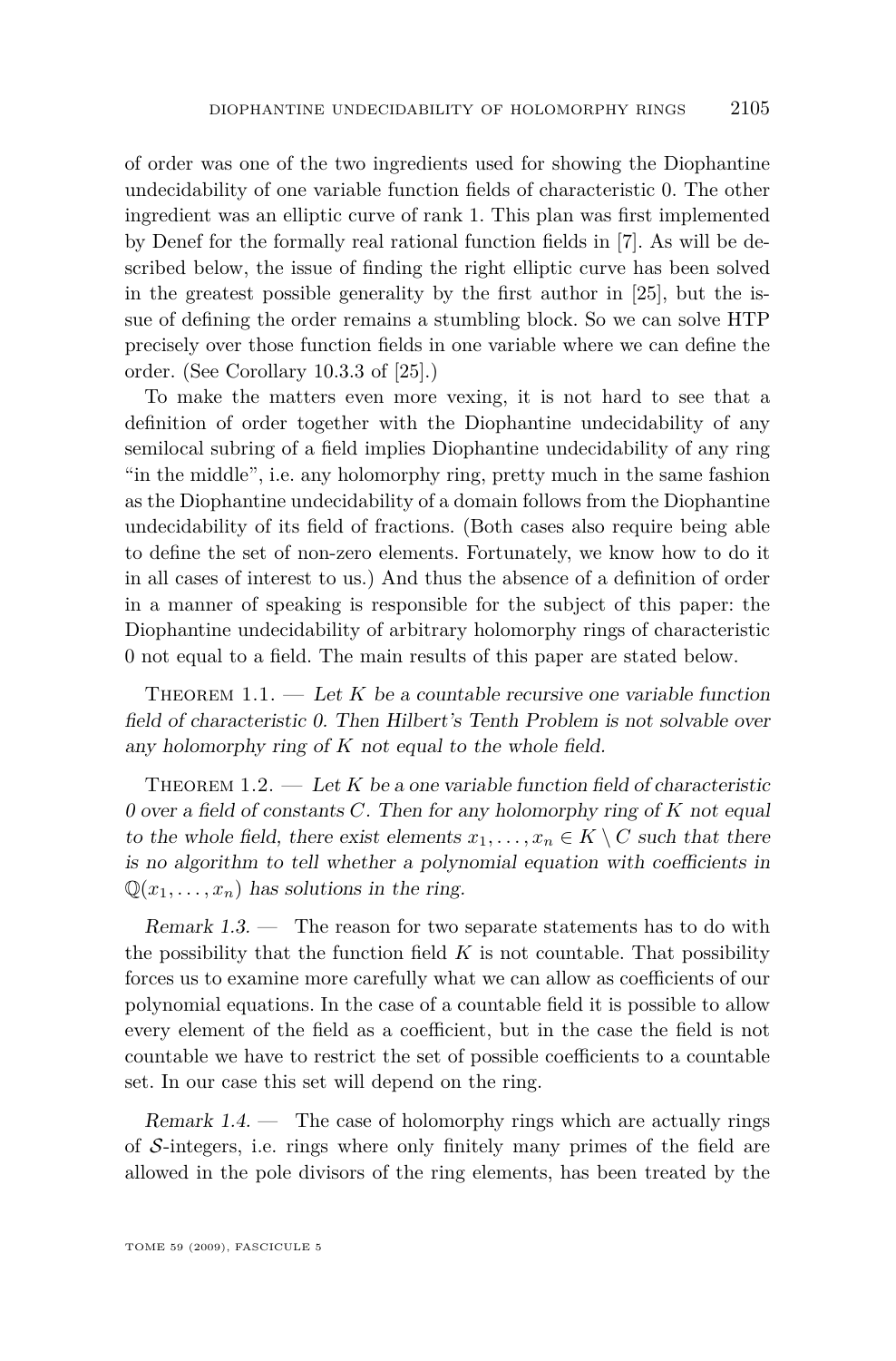<span id="page-4-0"></span>second author in [\[34\]](#page-15-0). While it is not explicitly discussed in the paper, the statement of the Theorem [1.2](#page-3-0) follows from the construction of the equations. We should also like to note that the aforementioned paper of the second author, just as the present one, was a generalization of ideas of Denef from [\[7\]](#page-14-0). In this paper Denef used a Pell equation to construct a model of integers instead of an elliptic curve. In view of this result we will always assume that the set of primes allowed in the pole divisors is infinite.

In some cases we will be able to prove a stronger result giving an existential definition of Z over an arbitrary holomorphy subring of the field not equal to the whole field. More specifically the following theorem holds.

THEOREM 1.5.  $-$  Let K be any function field of characteristic 0 over a field of constants *C*. Assume there exists a subset  $C_0$  of *C* such that  $C_0$ contains  $\mathbb Z$  and has a Diophantine definition over  $K$ . Then  $\mathbb Z$  is existentially definable over any holomorphy ring of *K* not equal to the whole field.

Remark 1.6. — We know of many function fields of characteristic 0 where constants are existentially definable. They include function fields over ample fields of constants and other large fields, including fields which are algebraically closed. (See [\[18\]](#page-14-0), [\[31\]](#page-15-0), and [\[45\]](#page-15-0) for various examples.)

The main idea behind the proofs of Theorems  $1.1 - 1.5$  $1.1 - 1.5$  is rather simple. In a ring, where not all primes are inverted, there is a natural way to define the order using divisibility. So even if we cannot do it over a field, we can define the order over a ring (or come pretty close). We are now ready to proceed with the technical details.

#### **2. Basic Diophantine Facts**

We start with giving precise definitions to the objects we are going to study, beginning with Diophantine sets.

DEFINITION 2.1. — Let  $R_0 \subset R$  be rings and let  $A \subset R^m$ . A Diophantine definition of *A* over *R*, with coefficients in  $R_0$ , is a finite collec*tion of polynomials* { $f_{i,j}(t_1, \ldots, t_m, x_1, \ldots, x_n)$ , *i* = 1, . . . , *r*, *j* = 1, . . . , *s*} ⊂  $R_0[t_1, \ldots, t_m, x_1, \ldots, x_n]$  such that for any  $(t_1, \ldots, t_m) \in R^m$ , we have the equivalence

$$
(t_1, \ldots, t_m) \in A \quad \Longleftrightarrow \quad \exists \; x_1, \ldots, x_n \in R,
$$
  

$$
\bigvee_{j=1}^s \bigwedge_{i=1}^r f_{i,j}(t_1, \ldots, t_m, x_1, \ldots, x_n) = 0.
$$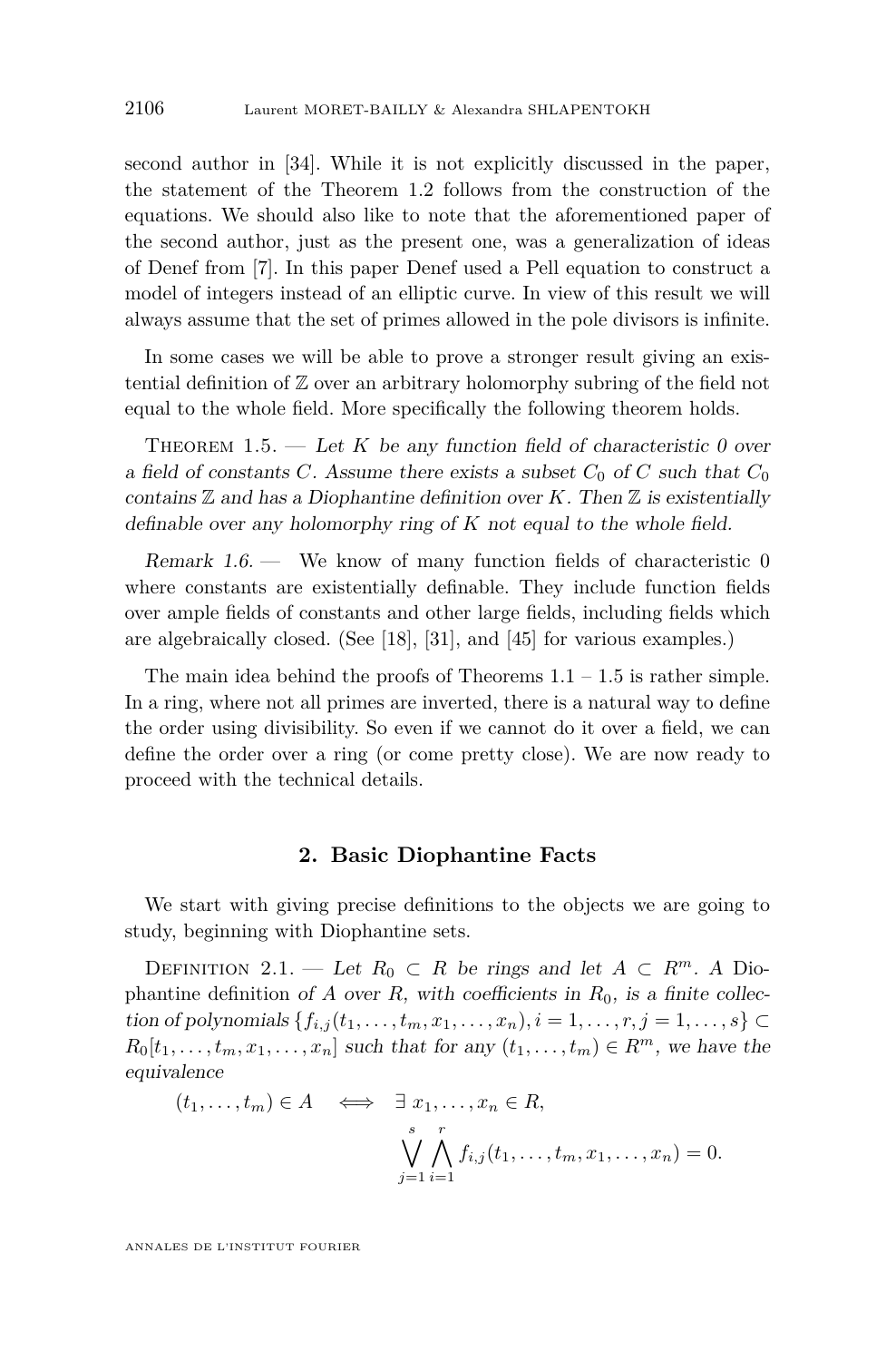We say that *A* is Diophantine over *R* w.r.t.  $R_0$  if it has such a Diophantine definition.

Remark  $2.2$ . — In general  $R_0$  plays an auxiliary role and is often omitted, the default value being of course *R*.

Remark 2.3. — Consider a Diophantine set *A* as in Definition [2.1.](#page-4-0)

If *R* is a domain (which is generally the case in applications), then *A* has a Diophantine definition "with  $s = 1$ ", i.e. consisting of a system of polynomial equations, without the disjunction operation.

If, moreover, the fraction field of *R* is not algebraically closed, we can even take  $r = s = 1$ ; in other words, A has Diophantine definition consisting of one equation. Most authors take this as the definition of a Diophantine set. (See [\[5\]](#page-13-0) or [\[46\]](#page-15-0), Chapter I for more details.)

We will be able to construct such a definition of  $\mathbb Z$  over holomorphy subrings of our function field *K* provided a subset of the constant field containing Z has a Diophantine definition over *K*.

DEFINITION 2.4. — Let *R* be a ring and let  $R_0$  be a recursive subring of *R*. We say that Hilbert's tenth problem is solvable in *R*, with coefficients in *R*0, if there is an algorithm taking as input a finite set of polynomials in  $R_0[X_1, \ldots, X_m]$  (for some arbitrary  $m > 0$ ) and telling whether they have a common zero in *Rm*.

We write  $H10(R, R_0)$  for this property. If R is recursive we take  $H10(R)$  to mean H10(*R, R*).

Remark 2.5. — Assume H10( $R, R_0$ ) holds, and let  $A \subset R^m$  be Diophantine w.r.t.  $R_0$ , with given Diophantine definition  $(f_{i,j})_{1\leq i\leq r,1\leq j\leq s}$ . Then A is a finite union of projections of sets  $A_j$  ( $1 \leq j \leq s$ ) defined by polynomial systems (with some extra variables). Since  $A = \emptyset$  if and only if each  $A_i$ is empty, there is an algorithm (taking  $(f_{i,j})$  as input) telling whether *A* is empty or not. This of course could be taken as a definition for the H10 property.

With the same assumptions, let *t* be a point in  $R_0^m \subset R^m$ . Then  $\{t\}$  is Diophantine w.r.t.  $R_0$ , and we have that  $t \in A$  if and only if  $\{t\} \cap A \neq \emptyset$ . Hence, the above discussion shows that there is an algorithm telling whether *t* belongs to *A*.

Remark 2.6. — Just as in Remark 2.3, if *R* is a domain with nonalgebraically closed fraction field, it suffices to check H10 for systems consisting of one polynomial: this is the traditional definition of the H10 property.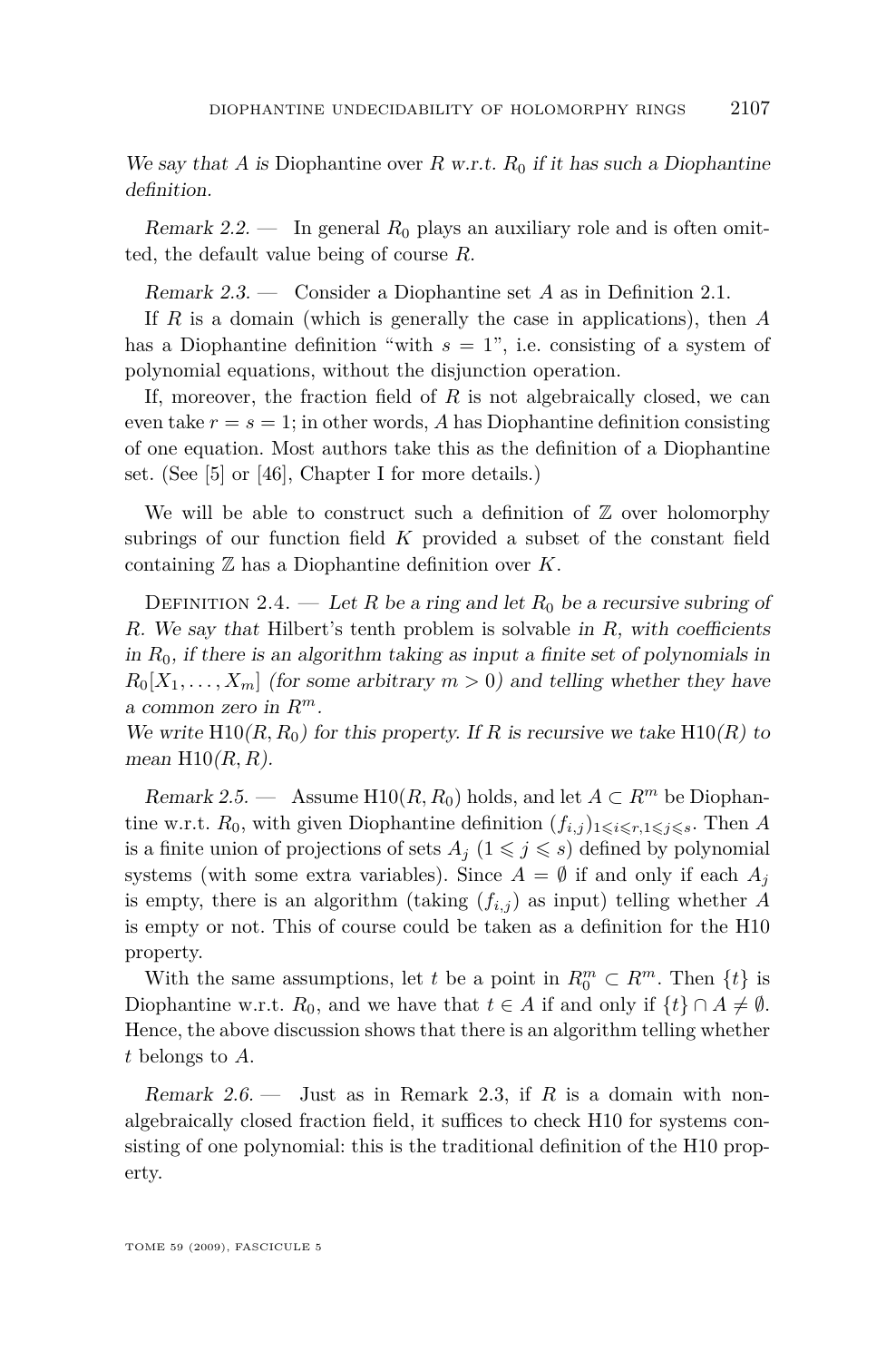<span id="page-6-0"></span>PROPOSITION 2.7. — Let  $R_1 \subset R_2 \subset R_3$  be rings, with  $R_1$ ,  $R_2$  and the inclusion  $R_1 \subset R_2$  recursive. Let *I* be an ideal of  $R_3$  with the following properties:

- *I* is generated by finitely many elements of  $R_2$  (in particular, it is Diophantine w.r.t.  $R_2$ ).
- $R_1 \cap I = \{0\}.$
- The set  $R_1 + I \subset R_3$  is Diophantine w.r.t.  $R_2$ .

Then  $H10(R_3, R_2)$  implies  $H10(R_1)$ .

Proof. — Assume  $H10(R_3, R_2)$ . Let  $D \subset R_1^m$  be defined by

$$
D := \{ t \in R_1^m \mid \forall i \in \{1, \ldots, r\}, \ f_i(t) = 0 \}
$$

where the  $f_i$ 's are polynomials with coefficients in  $R_1$ . We are looking for an algorithm telling whether *D* is empty.

Put  $\Delta := R_1 + I$ , which is Diophantine in  $R_3$  by assumption, and define  $B \subset R_3^m$  by

$$
B := \left\{ t \in \Delta^m \mid \forall i \in \{1, \ldots, r\}, \ f_i(t) \in I \right\}.
$$

Clearly, *B* is Diophantine w.r.t.  $R_2$  since  $\Delta$  and *I* are. Hence, by  $H10(R_3, R_2)$ , there is an algorithm telling whether *B* is empty, so it suffices to prove that  $D = \emptyset$  if and only if  $B = \emptyset$ . The "if" part is trivial since *D*  $\subset$  *B*. Conversely, assume there exists some *t*  $\in$  *B*. By definition of  $\Delta$ , there exists  $t_1 \in R_1^m$  which is congruent (coordinatewise) to  $t \mod I$ . Then for each *i* we still have  $f_i(t_1) \in I$ , but also  $f_i(t_1) \in R_1$  since  $f_i$  has coefficients in  $R_1$ . Hence  $f_i(t_1) = 0$ , which means that  $t_1 \in D$ , hence  $D \neq \emptyset$ . (In fact it is easy to see that  $B = D + IR_3^m$  and  $D = R_1^m \cap B$ .)

We will also use the following standard trick:

PROPOSITION 2.8. — Let  $R_0 \subset R \subset R'$  be rings, with  $R_0$  recursive. Assume that, as an *R*-module, *R'* has a finite basis  $\mathcal{B} = \{b_1, \ldots, b_m\}$  such that  $R_0$  contains the following elements:

- the coordinates of 1 in  $\beta$ ,
- the entries of the matrix of multiplication by  $b_i$  in  $R'$ , for each  $i \in \{1, \ldots, m\}.$

We identify *R'* with  $R^m$  using *B*. Let  $D \subset R'^d$  be Diophantine over  $R'$ w.r.t.  $R_0$ . Then:

- (1) *D* (as a subset of  $R^{md}$ ) is Diophantine over  $R$  (w.r.t.  $R_0$ ).
- (2) *D* ∩  $R^d$  ⊂  $R^d$  is Diophantine over  $R$  (w.r.t.  $R_0$ ).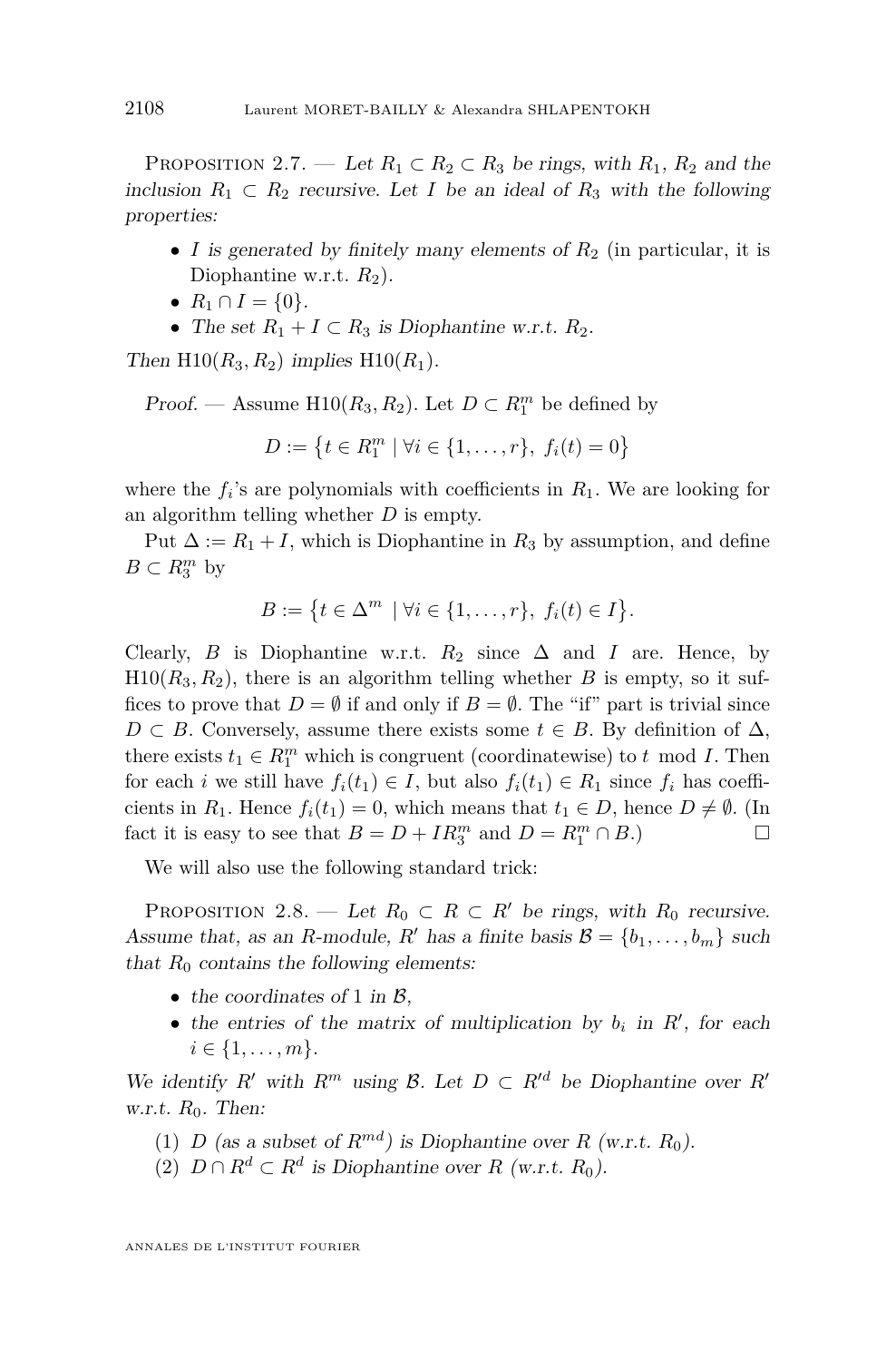<span id="page-7-0"></span> $Proof. - (1)$  $Proof. - (1)$  is immediate from the assumptions. The first assumption also implies that the inclusion  $R \subset R' \cong R^m$  identifies *R* with a Diophantine subset of  $R^m$  w.r.t.  $R_0$ , so the same property holds for the inclusion  $R^d \subset R'^d \cong R^{md}$ . Assertion [\(2\)](#page-6-0) follows.

#### **3. Basic Facts on Function Fields and Holomorphy Rings**

DEFINITION  $3.1.$  — Let *C* be a field. Then a (one-variable) function field *K* over *C* is a finite extension of the rational function field  $C(t)$ . (Equivalently, it is a finitely generated extension of *C* of transcendence degree 1). For such a function field *K*, a prime of *K* is a nontrivial discrete valuation of K which is trivial on C. We denote by  $\mathcal{P}_K$  the set of all such primes (abusingly omitting *C* from the notation). For  $\mathfrak{p} \in \mathcal{P}_K$  we adopt the traditional notation ord<sub>p</sub> for the corresponding normalized valuation and we denote by  $O(\mathfrak{p})$  the associated valuation ring. If W is a non-empty subset of  $\mathcal{P}_K$ , we put

$$
O_{K,\mathcal{W}} = \bigcap_{\mathfrak{p} \notin \mathcal{W}} O(\mathfrak{p}) = \big\{ h \in K \mid \forall \mathfrak{p} \notin \mathcal{W} \text{ we have that } \mathrm{ord}_{\mathfrak{p}} h \geqslant 0 \big\}.
$$

 $O_{K,W}$  is called a holomorphy ring of *K*.

Note that, with the above notations, taking  $W = \emptyset$  would lead to the intersection of all rings  $O(p)$  ( $p \in \mathcal{P}_K$ ). This ring is the algebraic closure  $C'$  of  $C$  in  $K$ , a finite extension of  $C$ , and  $K$  is a function field over  $C'$  with the same set  $\mathcal{P}_K$  and rings  $O_{K,\mathcal{W}}$  as over *C*. Therefore, for the purposes of this paper we can always replace  $C$  by  $C'$ , i.e. assume  $C$  algebraically closed in *K*. (In other words, *K* is a regular extension of *C*).

If  $W = \mathcal{P}_K$ , then  $O_{K,\mathcal{W}} = K$ . Otherwise,  $O_{K,\mathcal{W}}$  is a Dedekind domain with fraction field *K*; its maximal ideals correspond bijectively to elements of  $\mathcal{P}_K \setminus \mathcal{W}$ , via the map

$$
\mathfrak{p} \longmapsto I_{\mathfrak{p}} := \big\{ h \in O_{K,\mathcal{W}} \mid \text{ord}_{\mathfrak{p}} h > 0 \big\}.
$$

We shall derive Theorems [1.1,](#page-3-0) [1.2](#page-3-0) and [1.5](#page-4-0) from the following result:

THEOREM 3.2. — Let *K* and *W* be as above, with  $\emptyset \neq W \neq P_K$  and char  $K = 0$ . Let  $\mathfrak{p} \notin \mathcal{W}$  be a prime of K, and let  $I_{\mathfrak{p}}$  be the corresponding maximal ideal of  $O_{K,\mathcal{W}}$ . Then  $\mathbb{Z} + I_p$  is Diophantine in  $O_{K,\mathcal{W}}$ .

Proof of Theorems [1.1,](#page-3-0) [1.2](#page-3-0) and [1.5](#page-4-0) (from  $3.2$ ). — For Theorems [1.1](#page-3-0) and [1.2](#page-3-0) we simply apply Proposition [2.7](#page-6-0) with  $R_1 = \mathbb{Z}$  and  $R_3 = O_{K,\mathcal{W}}$ . We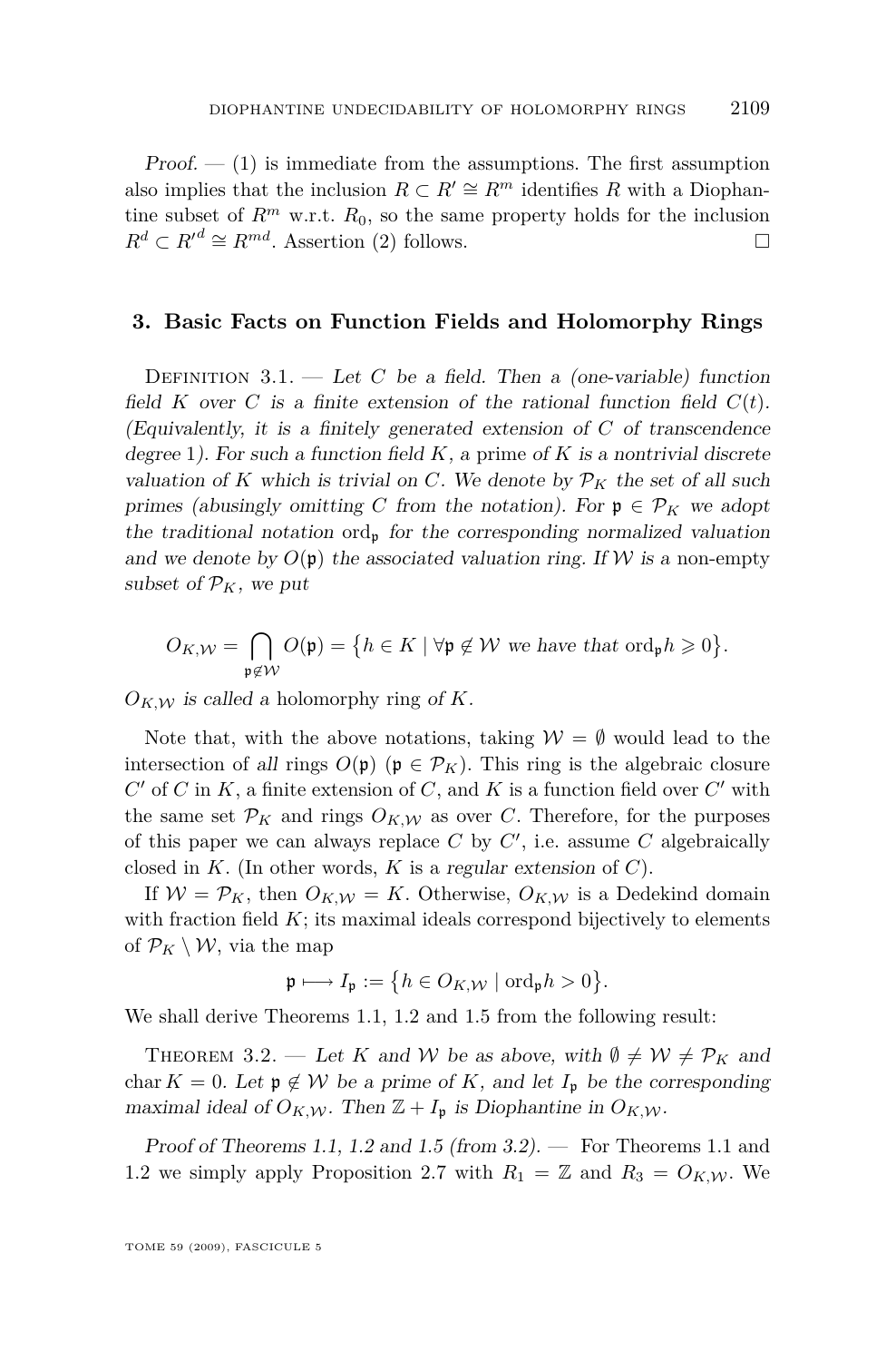<span id="page-8-0"></span>take for  $R_2$  the subring of  $R_3$  generated by a finite subset containing a generating set for  $I_p$  and all elements occurring in a Diophantine definition of  $\mathbb{Z} + I_p$ . The condition  $I_p \cap \mathbb{Z} = \{0\}$  is obvious since nonzero integers are invertible in  $C \subset O_{K,W}$ .

For Theorem [1.5,](#page-4-0) we have  $\mathbb{Z} \subset (\mathbb{Z} + I_p) \cap C_0 \subset (\mathbb{Z} + I_p) \cap C = \mathbb{Z}$  (the last equality follows from  $C \cap I_p = \{0\}$ . Hence  $\mathbb{Z} = (\mathbb{Z} + I_p) \cap C_0$  is Diophantine.

From now on, we assume that *C* is algebraically closed in *K*, and that the characteristic is zero. If  $\hat{C}$  is a finite extension of *C*, then  $\hat{K} := \hat{C} \otimes_{C} K$ is a finite extension of K, and a function field over  $\hat{C}$ . Moreover, for W as above, the following three subrings of  $\hat{K}$  are equal:

- $\hat{C} \otimes_C O_{K,\mathcal{W}},$
- the integral closure of  $O_{K,W}$  in  $\hat{K}$ ,
- the holomorphy ring  $O_{\hat{K}}$   $\hat{W}$ <sup>*w*</sup> is the set of primes of  $\hat{K}$ inducing primes in *W*.

The first description shows in particular that  $O_{\hat{K}, \hat{W}}$  is a free module over  $O_{K,W}$ , of rank  $[\hat{C}:C]$ .

In addition, let  $\mathfrak{p} \notin \mathcal{W}$  be a prime of *K*. Then there exists a prime  $\hat{\mathfrak{p}} \notin \hat{\mathcal{W}}$ of  $\hat{K}$  extending **p**, and the corresponding ideals  $I_p \subset O_{K,\mathcal{W}}$  and  $I_{\hat{p}} \subset O_{\hat{K}} \hat{w}$ satisfy  $I_p = O_{K,\mathcal{W}} \cap I_{\hat{p}}$ . It follows that  $\mathbb{Z} + I_p = O_{K,\mathcal{W}} \cap (\mathbb{Z} + I_{\hat{p}})$ . By Proposition [2.8](#page-6-0) [\(2\)](#page-6-0) we see that if  $\mathbb{Z} + I_{\hat{\mathfrak{p}}}$  is Diophantine in  $O_{\hat{\mathcal{K}} \hat{\mathcal{W}}}$ , then  $\mathbb{Z} + I_p$  is Diophantine in  $O_{K,\mathcal{W}}$ .

In particular, to prove Theorem [3.2](#page-7-0) for  $K$ ,  $W$ ,  $\mathfrak{p}$ , we may replace these data by  $\hat{K}$ ,  $\hat{W}$ ,  $\hat{\mathfrak{p}}$ , respectively.

We shall use this remark as follows: take for  $\hat{C}$  the residue field of  $\mathfrak{p}$ . We have a surjective morphism  $O_{K,\mathcal{W}} \to \hat{C}$  of *C*-algebras, hence (tensoring with  $\hat{C}$  a surjective  $\hat{C}$ -morphism  $O_{\hat{K}, \hat{W}} \to \hat{C}$ . Its kernel defines a prime  $\hat{\mathfrak{p}}$  of  $\hat{K}$  above  $\mathfrak{p}$ , which has degree one in the sense that its residue field is the constant field  $\hat{C}$  of  $\hat{K}$ . To summarize, we can always assume that the prime p of Theorem [3.2](#page-7-0) has degree one.

As we have already mentioned above, our paper has two main inputs. The first one is contained in a paper of Denef (see [\[7\]](#page-14-0)) which constructs a rank one elliptic curve over any rational function field of characteristic 0 together with a way of generating integers. The second input is a result of the first author that allows the elliptic curve constructed by Denef to retain its nice properties under finite extensions. More specifically we will use the following result which is a consequence of Theorem 1.8 (ii) and Proposition 2.3.1 of [\[25\]](#page-14-0).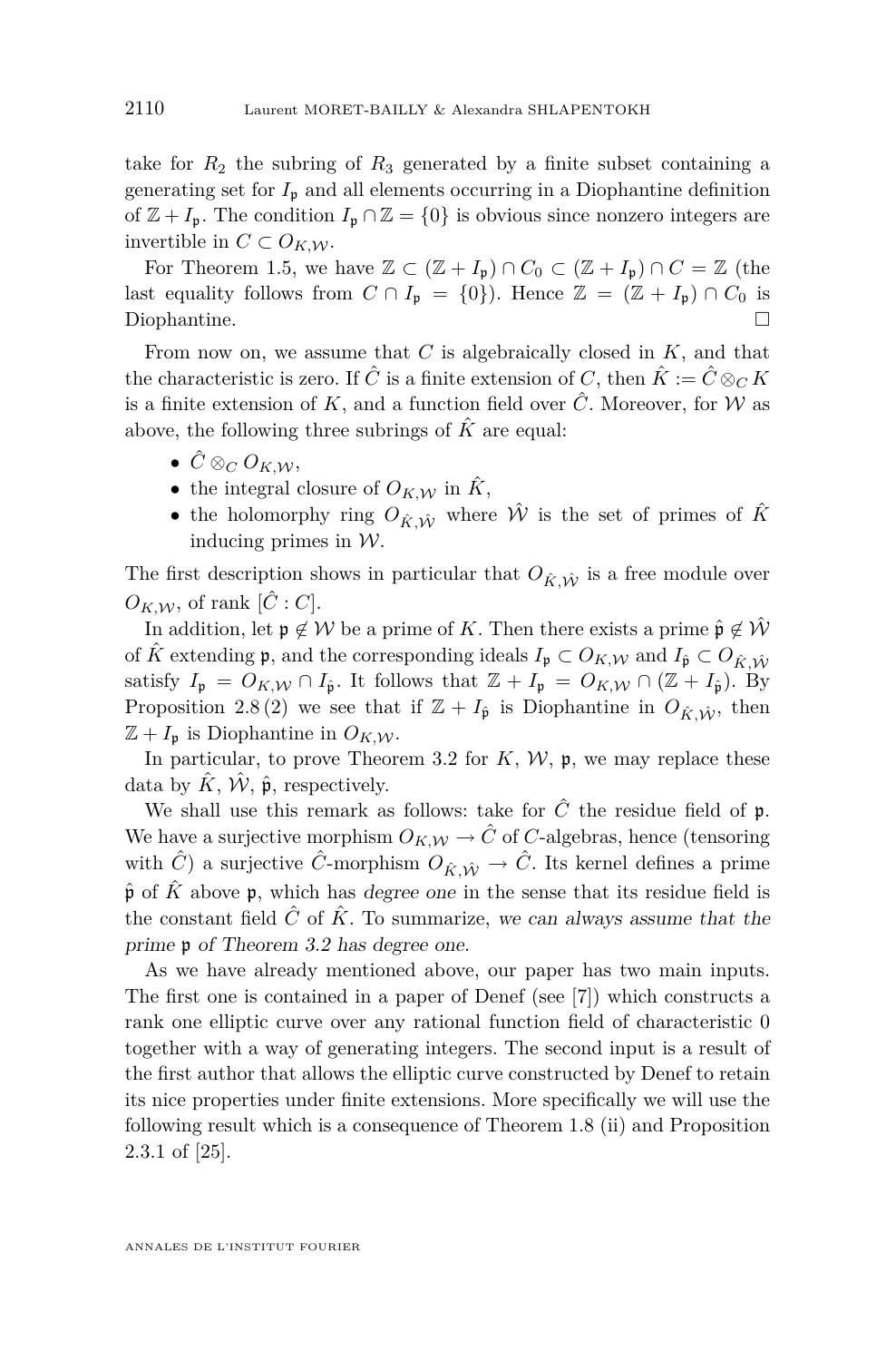<span id="page-9-0"></span>THEOREM  $3.3.$  — Let K be a function field of characteristic 0 over a field of constants  $C$ . Let  $\mathfrak p$  be a degree one prime of  $K$ . Let  $\mathfrak D$  be a divisor of *K* such that ord<sub>a</sub> $\mathfrak{D} \in \{0,1\}$  for any prime q of *K*, ord<sub>n</sub> $\mathfrak{D} = 0$ , and the degree of  $\mathfrak{D}$  is at least  $2q_K + 2$ , where  $q_K$  is the genus of K. Let  $F(T)$  be a nonsingular cubic polynomial over  $\mathbb Q$  such that the elliptic curve  $Y^2 = F(X)$  has no complex multiplication. Then there exists an  $x \in K$ such that its pole divisor is  $\mathfrak{D}$ , ord<sub>p</sub> $x > 0$ , and the elliptic curve  $E_x$  defined by the equation

(3.1) 
$$
F\left(\frac{1}{x}\right)Y^2 = F(X)
$$

has the property that  $E_x(C(x)) = E_x(K)$ . Also  $E_x(C(x))$  is of rank 1 generated by the point with affine coordinates  $(\frac{1}{x}, 1) \in E(C(x)) \setminus E(C)$ modulo 2-torsion.

Proof. — We need a slight refinement of Proposition 2.3.1 of [\[25\]](#page-14-0):

LEMMA  $3.4.$  — With the assumptions of Theorem [3.3,](#page-8-0) there exists a nonzero  $g \in K$  with the following properties:

- *•* the divisor of zeros of *g* is D,
- *• g* has only simple poles, and p is one of them,
- *g* has simple ramification (i.e. in the extension  $K/C(q)$  no prime has ramification degree greater than 2).

Proof. — The argument is classical and entirely similar to [\[25\]](#page-14-0), 2.3.1. Put  $d := \deg \mathfrak{D}$ . The linear system  $|\mathfrak{D}|$  is a projective space of dimension  $d - g_k$ , and we identify  $\mathfrak D$  with a (*C*-rational) point in it. Inside  $|\mathfrak D|$  we consider the following subvarieties, where  $Q$  (resp.  $\Delta$ ) denotes a variable point (resp. effective divisor):

- $H = \{$ divisors of the form  $\mathfrak{p} + \Delta \}$ ,
- $Z_1 = \{$ divisors of the form  $2\mathfrak{p} + \Delta\},\$
- $Z_2 = \{$ divisors of the form  $\mathfrak{p} + 2Q + \Delta \}$ ,
- $Z_3 = \{$ divisors of the form  $3Q + \Delta\}$ .

Clearly, none of these contains  $\mathfrak{D}$ , and *H* is a hyperplane because  $\mathfrak{p}$  has degree 1. It is proved in [\[25\]](#page-14-0) that  $Z_3$  has codimension  $\geq 2$  in  $|\mathfrak{D}|$ , and similar arguments easily show that the same holds for  $Z_1$  and  $Z_2$ . Hence we can find a line in  $|\mathfrak{D}|$  through the point  $\mathfrak{D}$ , defined over *C* and disjoint from  $Z_1 \cup Z_2 \cup Z_3$ . This line meets *H* at a point  $\mathfrak{D}'$ . There is an element *g* of *K* with divisor  $\mathfrak{D} - \mathfrak{D}'$ , and this *g* has the required properties.  $□$ 

Let us return to the proof of Theorem [3.3.](#page-8-0) Clearly, by multiplying *g* by some nonzero constant  $c$  (in  $\mathbb{Q}$ , if we wish) we may also choose  $g$  with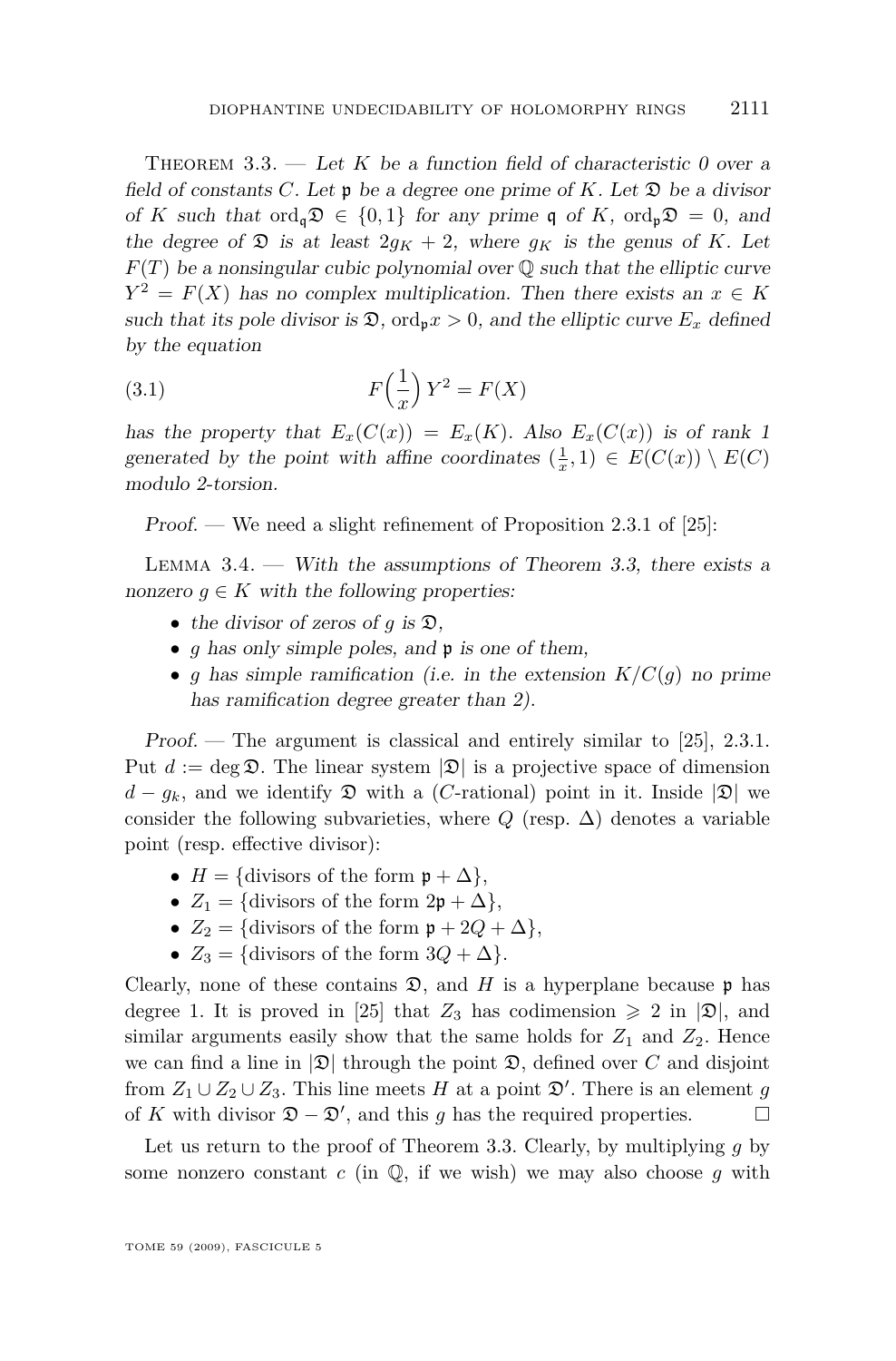<span id="page-10-0"></span>branch locus disjoint from the inverse roots of *F*. This makes *g* admissible for  $\mathfrak D$  in the sense of [\[25\]](#page-14-0), Definition 1.5.2. Further, it follows from Theorem 1.8 (ii) of [\[25\]](#page-14-0) that by choosing *c* appropriately we may assume in addition that *g* is good, i.e.  $E_{q^{-1}}(C(g)) = E_{q^{-1}}(K)$ .

Now let  $x = g^{-1}$ : we now have that  $E_x(C(x)) = E_x(K)$ , and the rest of the theorem follows from the assumption on  $F$  and from  $[7]$  which describes  $E_x(C(x))$ .

#### **4. Diophantine Undecidability of Holomorphy Rings**

Notation and Assumptions  $4.1.$  — We start with a first notation set.

- Let *K* be a function field of characteristic 0 over a field of constants *C*.
- Let  $\mathcal{P}_K$  be the set of all primes of *K*.
- Let  $\emptyset \neq \mathcal{W} \subset \mathcal{P}, \mathcal{W} \neq \mathcal{P}$ .
- Let  $\mathfrak{p} \in \mathcal{P} \setminus \mathcal{W}$  be a prime of degree 1. (By assumption,  $\mathcal{P} \setminus \mathcal{W}$  is not empty, and as explained in the previous section we may assume that it contains a prime of degree 1 by extending *K*).
- Let  $g_K$  be the genus of  $K$ .
- *•* Assume that *W* contains infinitely many primes (in fact the present proof works whenever  $\sum_{\mathbf{q} \in \mathcal{W}} \deg \mathbf{q} \geqslant 2g_K + 2$ ). As noted in Remark [1.4](#page-3-0) of the introduction, the case where  $W$  is finite is settled in [\[34\]](#page-15-0); more precisely, in that case,  $\mathbb{Z}$  is Diophantine in  $O_{K,\mathcal{W}}$  (Theorem 3.1 of [\[34\]](#page-15-0)), hence our Theorem [3.2](#page-7-0) also holds.
- Let  $\mathcal{D} = \{q_1, \ldots, q_{2q_K+2}\}\$ be a set of distinct elements of *W*. (We only need the total degree of  $\mathcal{D}$  to be at least  $2g_K + 2$ , in order to apply Theorem [3.3.](#page-8-0))
- Let  $x \in K$  be such that its pole divisor is  $\prod_i \mathfrak{q}_i$ , ord<sub>p</sub> $x > 0$ , and  $E(K) = E(C(x))$ , where  $E = E_x$  is the elliptic curve defined in [\(3.1\)](#page-9-0). (Such an *x* exists by Theorem [3.3\)](#page-8-0).

Observe that  $x \in O_{K,\mathcal{W}}$  and therefore  $O_{K,\mathcal{W}}$  contains the polynomial ring *C*[*x*]. Moreover, the condition ord<sub>p</sub> $x > 0$  means that **p** lies above the ideal  $(x)$  of  $C[x]$ . In other words, for any  $z \in C(x)$  we have

(4.1) 
$$
\mathrm{ord}_{\mathfrak{p}} z = (\mathrm{ord}_{\mathfrak{p}} x)(\mathrm{ord}_{0} z)
$$

where, in the right-hand side, *z* is viewed as a rational function of *x*.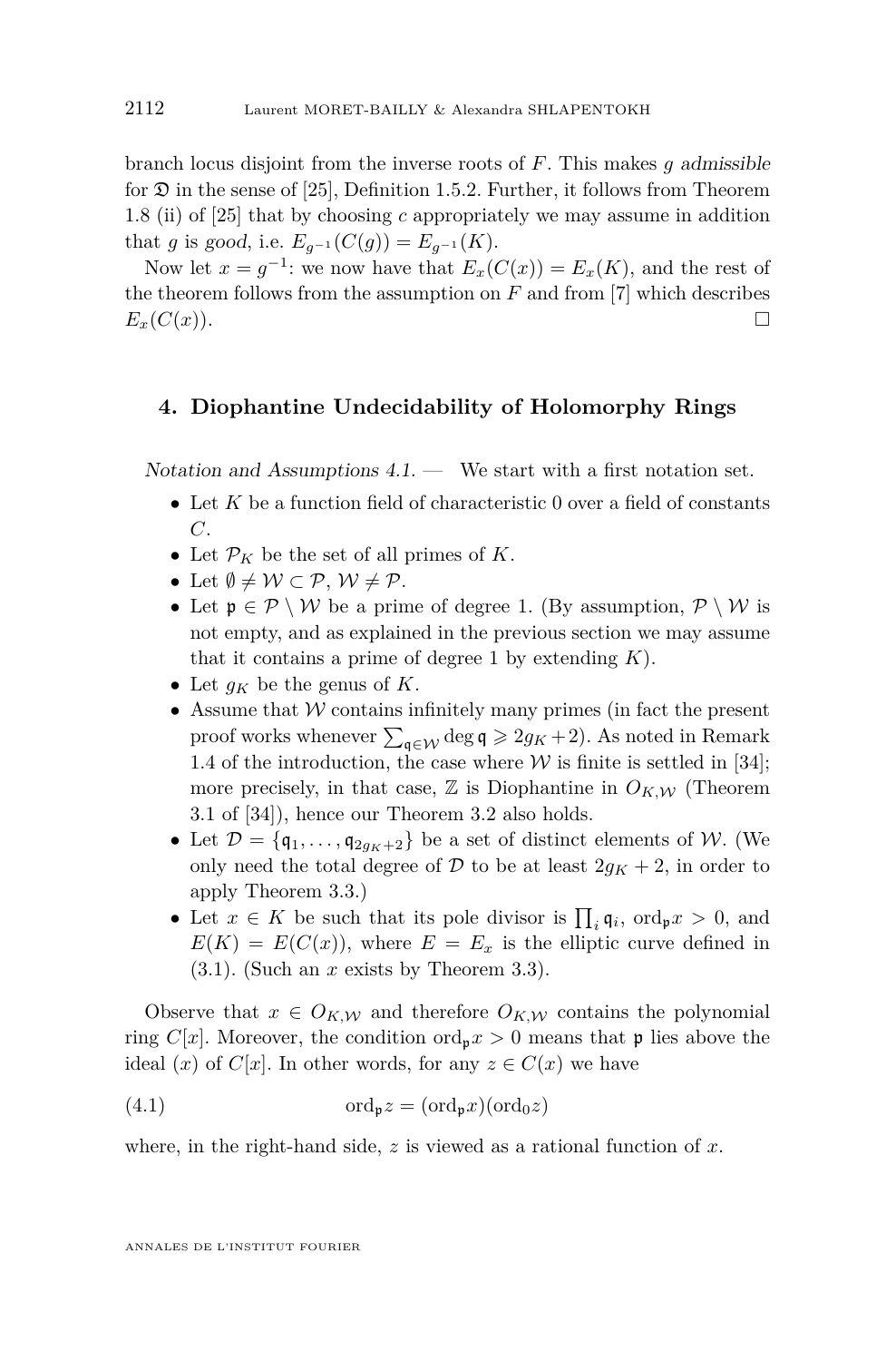<span id="page-11-0"></span>Two elements  $a, b \in O_{K,\mathcal{W}}$  will be called *coprime* if they generate the unit ideal, i.e. there exist  $A, B \in O_{K,W}$  such that

$$
(4.2) \t\t\t Aa + Bb = 1.
$$

Note that we have "Gauss' Lemma": if *a* and *b* are coprime and *a* divides *bc* in  $O_{K,\mathcal{W}}$ , then *a* divides *c*.

PROPOSITION 4.2. — The set  $\{h \in O_{K,\mathcal{W}} \mid h \neq 0\}$  is Diophantine over  $O_{K,W}$ .

Proof. — The proof is essentially a consequence of the Strong Approximation Theorem and can be found in [\[35\]](#page-15-0).

Notation and Assumptions  $4.3$ . — We now add the following notation and assumptions to our list.

- Let  $P \in E(K)$  be the point whose affine coordinates derived from  $(3.1)$  are  $(\frac{1}{x}, 1)$ .
- For nonzero  $n \in \mathbb{Z}$ , let  $(x_n, y_n)$  be the affine coordinates of  $[n]$ *P* derived from [\(3.1\)](#page-9-0). Since  $P \in E(C(x))$  we have that  $x_n$  and  $y_n$  are rational functions of *x*.
- Since  $[n]P$  is not a torsion point, we have  $y_n \neq 0$  and we can write

$$
\frac{xx_n}{y_n} = \frac{\alpha_n}{\beta_n},
$$

where  $\alpha_n, \beta_n \in C[x]$  are relatively prime polynomials in *x* (in particular, since they satisfy relation (4.2) in  $C[x] \subset O_{K,W}$ , they are also coprime in  $O_{K,\mathcal{W}}$ ).

The following lemma shows how we will generate integers to show undecidability. Its proof can be found in Lemma 3.2 of [\[7\]](#page-14-0).

LEMMA 4.4. — For any  $n \in \mathbb{Z}_{>0}$  we have that  $\text{ord}_{\mathfrak{p}}(x_{\frac{y_n}{y_n}} - n) > 0$ .

Using Lemma 4.4 and the definition of being coprime, one easily deduces the following lemma.

LEMMA  $4.5.$  — Let *n* be a nonzero integer. Assume that

$$
\frac{xx_n}{y_n} = \frac{a_n}{b_n}
$$

where  $a_n$ ,  $b_n \in O_{K,\mathcal{W}}$  are coprime. Then:

(4.3)  $a_n = \varepsilon \alpha_n$  and  $b_n = \varepsilon \beta_n$  for some  $\varepsilon \in O_{K,\mathcal{W}}^{\times}$ ,

- (4.4)  $a_n nb_n = xw$  for some  $w \in O_{K,W}$ ,
- (4.5)  $\text{ord}_{p}(b_{n}) = 0.$

TOME 59 (2009), FASCICULE 5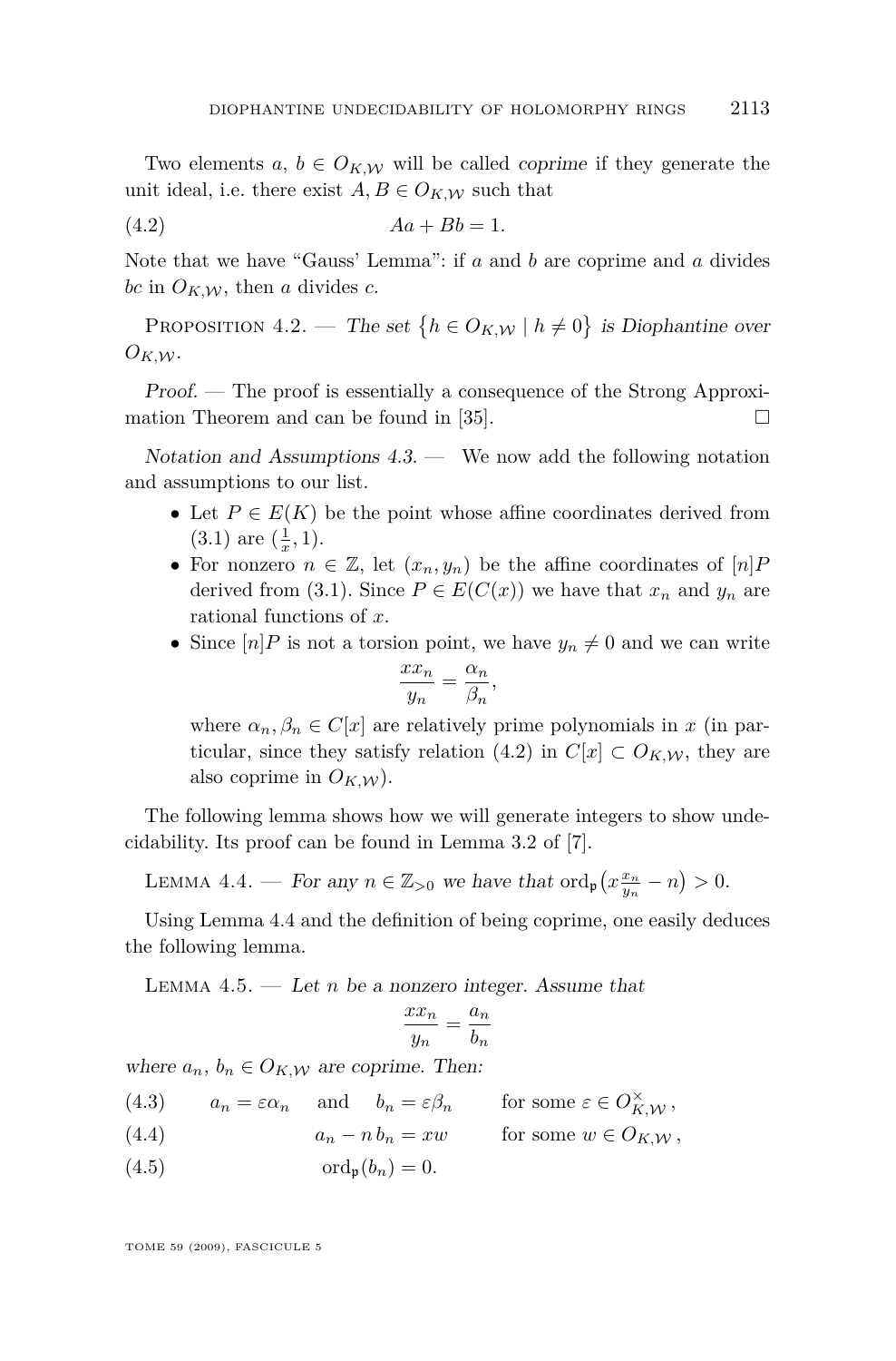<span id="page-12-0"></span>Proof. — To prove [\(4.3\)](#page-11-0) we note that  $a_n\beta_n = b_n\alpha_n$ , hence (by Gauss' lemma)  $a_n$  and  $\alpha_n$  divide each other in  $O_{K,W}$ . In other words,  $\varepsilon := a_n/\alpha_n$ is a unit.

To prove  $(4.4)$  and  $(4.5)$  we may and will assume, in view of  $(4.3)$ , that  $a_n = \alpha_n$  and  $b_n = \beta_n$ . Let  $w \in K$  be defined by [\(4.4\)](#page-11-0). Let us prove that  $w \in C[x]$ . Since  $a_n$  and  $b_n$  are in  $C[x]$  it suffices to prove that  $a_n - n b_n$  (as a polynomial in *x*) vanishes at 0, which by [\(4.1\)](#page-10-0) is equivalent to  $\text{ord}_{p}(a_{n}$  $n b_n$ ) > 0. This is clear from Lemma [4.4](#page-11-0) since  $a_n - n b_n = b_n (x \frac{x_n}{y_n} - n)$  and  $b_n \in C[x]$ .

Let us now prove [\(4.5\)](#page-11-0). Since  $a_n - nb_n$  vanishes at 0 it follows that if  $b_n$ vanishes at 0, so does  $a_n$ . Since they are relatively prime polynomials, this cannot happen.

We also have a converse of sorts to [\(4.4\)](#page-11-0) above.

LEMMA 4.6. — With the assumptions of [4.5,](#page-11-0) suppose for some  $c \in K$ we have that  $\text{ord}_{p}(a_{n}-b_{n}c) > 0$ . Then  $\text{ord}_{p}(c-n) > 0$ .

Proof. — The equation  $a_n - b_n c = xw$  implies that  $\text{ord}_{\mathfrak{p}}(a_n - b_n c) > 0$ as ord<sub>p</sub>x > 0 and  $p \notin W$ . Since ord<sub>p</sub> $(a_n - b_n n) > 0$  by Lemma [4.5,](#page-11-0) we conclude that  $\text{ord}_{p}(b_{n}(c-n)) > 0$ . This proves the result by [\(4.5\)](#page-11-0). □

Next we prove an easy lemma.

LEMMA  $4.7.$  – The set

$$
\mathbf{E} = \left\{ (u, v, w, z) \in (O_{K,\mathcal{W}})^4 \; \middle| \; vw \neq 0, \; \exists n \in \mathbb{Z} \setminus \{0\} : x_n = \frac{u}{v}, y_n = \frac{z}{w} \right\}
$$

is Diophantine.

Proof. — Since we know how to define non-zero elements over any holomorphy ring and all the points of  $E(K)$  are in fact of the form  $|n|P + T$ where  $T$  is a 2-torsion point, we can easily define the set

$$
\text{Even} = \left\{ (u', v', w', z') \in (O_K, \omega)^4 \mid \exists k \in \mathbb{Z} \setminus \{0\} : x_{2k} = \frac{u'}{v'}, y_{2k} = \frac{z'}{w'} \right\}
$$

using Theorem [3.3.](#page-8-0) Then  $(u, v, w, z) \in E$  if and only if either  $(u, v, w, z) \in E$ Eeven or  $\left(\frac{u}{v}, \frac{z}{w}\right) = \left(\frac{u'}{v'}\right)$  $\frac{u'}{v'}$ ,  $\frac{z'}{w'}$  $\frac{z'}{w'}$  +  $E\left(\frac{1}{x}, 1\right)$ , where  $(u', v', w', z') \in \mathbb{E}_{\text{even}}$ .

Proof of Theorem [3.2.](#page-7-0) — Put  $I = I_p = \{t \in O_{K,\mathcal{W}} | \text{ord}_p(t) > 0\}$ , and let us prove that  $\mathbb{Z} + I$  is Diophantine in  $O_{K,\mathcal{W}}$ .

ANNALES DE L'INSTITUT FOURIER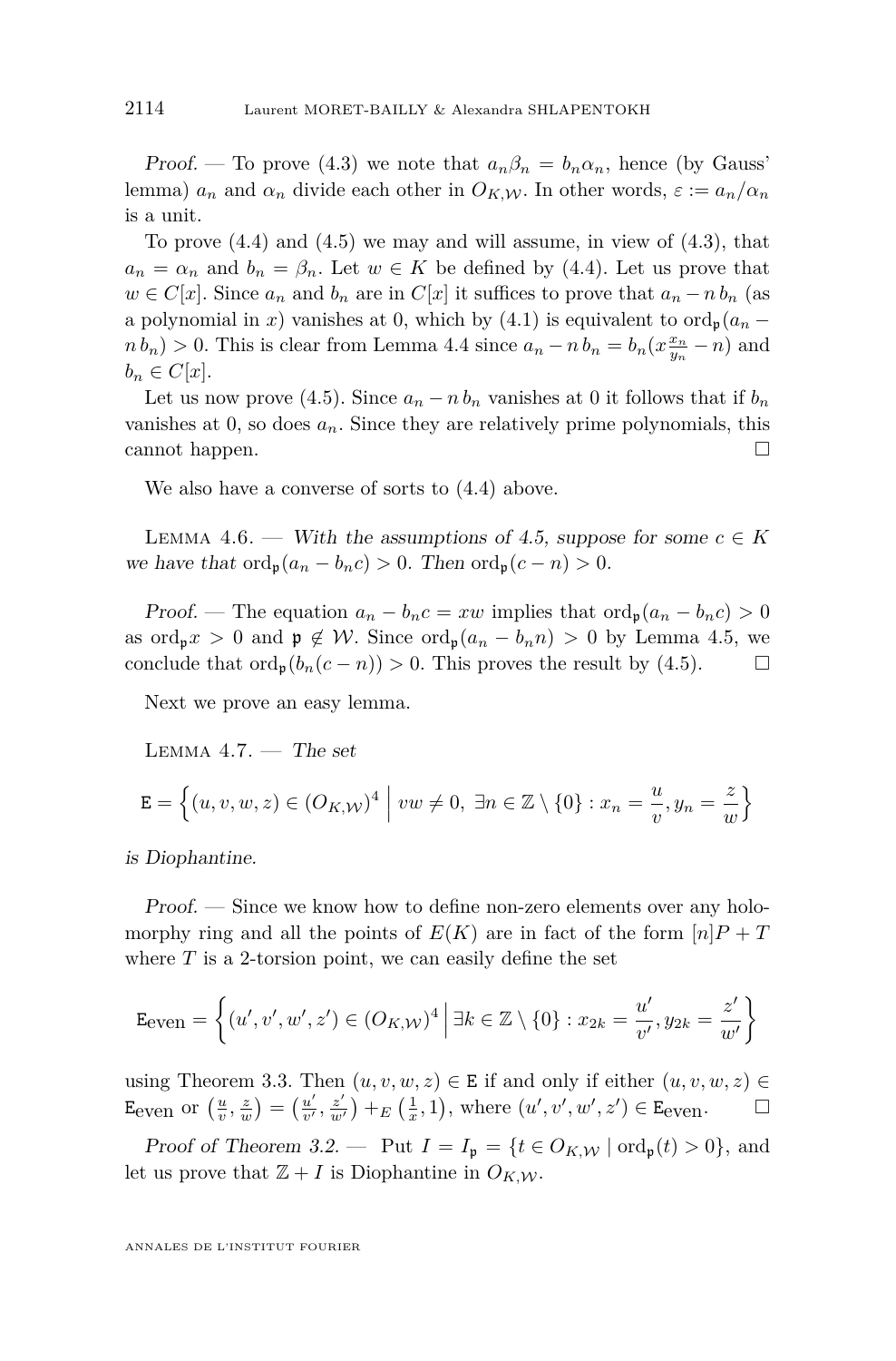<span id="page-13-0"></span>Let  $\xi$  be an element of  $O_{K,W}$ . We claim that the following are equivalent:

- $(1)$   $\xi \in \mathbb{Z} + I$ ,
- (2) either  $\xi \in I$ , or the following system has a solution  $(u, v, w, z, a, b, A, B)$ in  $O_{K,{\mathcal{W}}}^8$ :

(4.6) 
$$
\begin{cases}\n(u, v, w, z) \in \mathbf{E} \\
\frac{a}{b} = \frac{xuw}{vz} \\
Aa + Bb = 1 \\
a - b\xi \in I.\n\end{cases}
$$

This clearly implies the result since both E and *I* are Diophantine (the former by [4.7,](#page-12-0) and the latter because it is a finitely generated ideal).

First, assume (1). If  $\xi \in I$  we are done. Otherwise, we may assume that  $\xi =: n$  is a nonzero integer since both (1) and (2) are invariant under adding an element of *I* to  $\xi$ . We construct a solution of  $(4.6)$  as follows. First, choose  $u, v, w, z$  so that  $\frac{u}{v} = x_n$ ,  $\frac{z}{w} = y_n$  (first relation). Put  $a = \alpha_n$ and  $b = \beta_n$  (as defined in [4.3\)](#page-11-0): the second relation is satisfied and we can find *A* and *B* satisfying the third. Finally by [\(4.4\)](#page-11-0) the fourth relation holds since  $x \in I$ .

Now assume that (2) holds. As before, (1) is trivial if  $\xi \in I$ . Otherwise, fix a solution  $(u, v, w, z, a, b, A, B)$  of (4.6). By definition of **E** there is a nonzero integer *n* such that  $x_n = \frac{u}{v}$  and  $y_n = \frac{z}{w}$ . We can then apply Lemmas [4.5](#page-11-0) and [4.6](#page-12-0) with  $a_n = a$ ,  $b_n = b$  and  $c = \xi$  to conclude that  $\text{ord}_p(\xi - n) > 0$ . In other words,  $\xi \in \mathbb{Z} + I$ .

#### BIBLIOGRAPHY

- [1] J.-L. Colliot-Thélène, A. Skorobogatov & P. Swinnerton-Dyer, "Double fibres and double covers: Paucity of rational points", Acta Arithmetica **79** (1997), p. 113-135.
- [2] G. Cornelissen, T. Pheidas & K. Zahidi, "Division-ample sets and diophantine problem for rings of integers", Journal de Théorie des Nombres Bordeaux **17** (2005), p. 727-735.
- [3] G. Cornelissen & K. Zahidi, "Topology of diophantine sets: Remarks on Mazur's conjectures", in In Jan Denef, Leonard Lipshitz, Thanases Pheidas, and Jan Van Geel, editors Hilbert's Tenth Problem: Relations with Arithmetic and Algebraic Geometry, volume 270 of Contemporary Mathematics, American Mathematical Society, 2000, p. 253-260.
- [4] M. Davis, "Hilbert's tenth problem is unsolvable", American Mathematical Monthly **80** (1973), p. 233-269.
- [5] M. Davis, Y. Matiyasevich & J. Robinson, "Hilbert's tenth problem. Diophantine equations: Positive aspects of a negative solution", Proc. Sympos. Pure Math. **28** (1976), p. 323- 378, Amer. Math. Soc.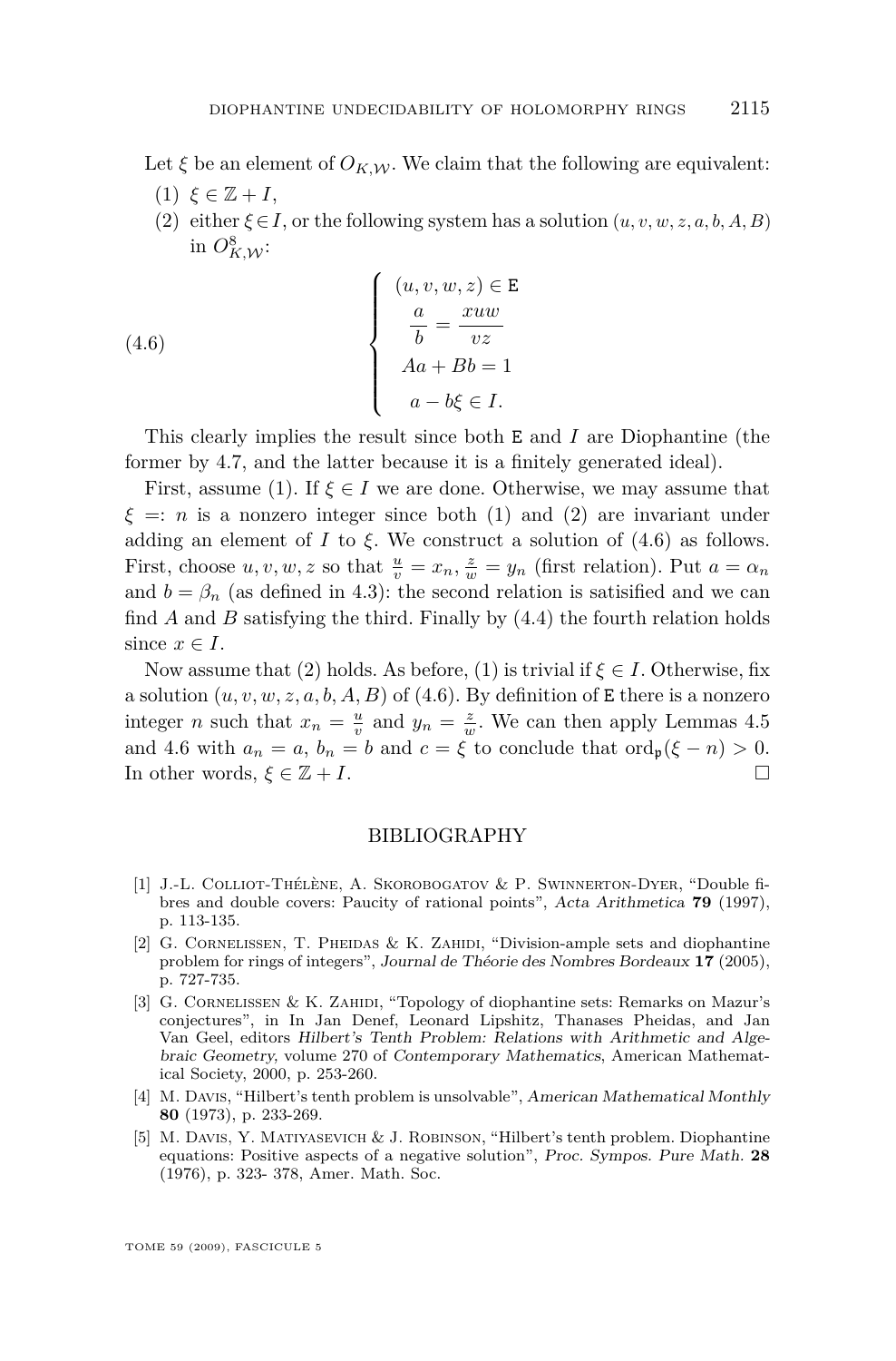- <span id="page-14-0"></span>[6] J. DENEF, "Hilbert's tenth problem for quadratic rings", Proc. Amer. Math. Soc. **48** (1975), p. 214-220.
- [7] ——— , "The diophantine problem for polynomial rings and fields of rational functions", Transactions of American Mathematical Society **242** (1978), p. 391-399.
- [8] ———, "The diophantine problem for polynomial rings of positive characteristic", Logic Colloquium 78, p. 131-145, Logic Colloquium 78, In M. Boffa, D. van Dalen, and K. MacAloon, editors, North Holland, 1979.
- [9] ——— , "Diophantine sets of algebraic integers, II", Transactions of American Mathematical Society **257** (1980), no. 1, p. 227-236.
- [10] J. Denef & L. Lipshitz, "Diophantine sets over some rings of algebraic integers", Journal of London Mathematical Society **18** (1978), no. 2, p. 385-391.
- [11] J. DENEF, L. LIPSHITZ  $&\mathcal{T}$ . PHEIDAS, EDITORS, Hilbert's tenth problem: relations with arithmetic and algebraic geometry, Contemporary Mathematics, vol. 270, American Mathematical Society, Providence, RI, 2000, Papers from the workshop held at Ghent University, Ghent, November 2-5, 1999 .
- [12] K. Eisenträger, "Hilbert's tenth problem for algebraic function fields of characteristic 2", Pacific J. Math. **210** (2003), no. 2, p. 261-281.
- [13] ——— , "Hilbert's tenth problem for function fields of varieties over C", Int. Math. Res. Not. (2004), no. 59, p. 3191-3205.
- [14] ——— , "Hilbert's Tenth Problem for function fields of varieties over number fields and p-adic fields", Journal of Algebra **310** (2007), p. 775-792.
- [15] M. Fried & M. Jarden, Field arithmetic, Ergebnisse der Mathematik und ihrer Grenzgebiete. 3. Folge. A Series of Modern Surveys in Mathematics [Results in Mathematics and Related Areas. 3rd Series. A Series of Modern Surveys in Mathematics], vol. 11, Springer Verlag, Berlin, second edition, 2005.
- [16] H. KIM & F. ROUSH, "Diophantine undecidability of  $\mathbb{C}(t_1, t_2)$ ", Journal of Algebra **150** (1992), no. 1, p. 35-44.
- [17] ——— , "Diophantine unsolvability over p-adic function fields", Journal of Algebra **176** (1995), p. 83-110.
- [18] J. Koenigsmann, "Defining transcendentals in function fields", J. Symbolic Logic **67** (2002), no. 3, p. 947-956.
- [19] S. Lang, Algebraic Number Theory, Addison Wesley, Reading, MA, 1970.
- [20] Y. Matiyasevich, Hilbert's Tenth Problem, The MIT Press, Cambridge, Massachusetts, 1993.
- [21] B. Mazur, "The topology of rational points", Experimental Mathematics **1** (1992), no. 1, p. 35-45.
- [22] ——— , "Questions of decidability and undecidability in number theory", Journal of Symbolic Logic **59** (1994), no. 2, p. 353-371.
- [23] ——— , "Speculation about the topology of rational points: An up-date", Asterisque **228** (1995), p. 165-181.
- [24] ——— , Open problems regarding rational points on curves and varieties, In A. J. Scholl and R. L. Taylor ed., Galois Representations in Arithmetic Algebraic Geometry, Cambridge University Press, 1998.
- [25] L. MORET-BAILLY, "Elliptic curves and Hilbert's Tenth Problem for algebraic function fields over real and *p*-adic fields", Journal für die reine und angewandte Mathematik **587** (2006), p. 77-143.
- [26] T. PHEIDAS, "Hilbert's tenth problem for a class of rings of algebraic integers", Proceedings of American Mathematical Society **104** (1988), no. 2, p. 611-620.
- [27] ——— , "Hilbert's tenth problem for fields of rational functions over finite fields", Inventiones Mathematicae **103** (1991), p. 1-8.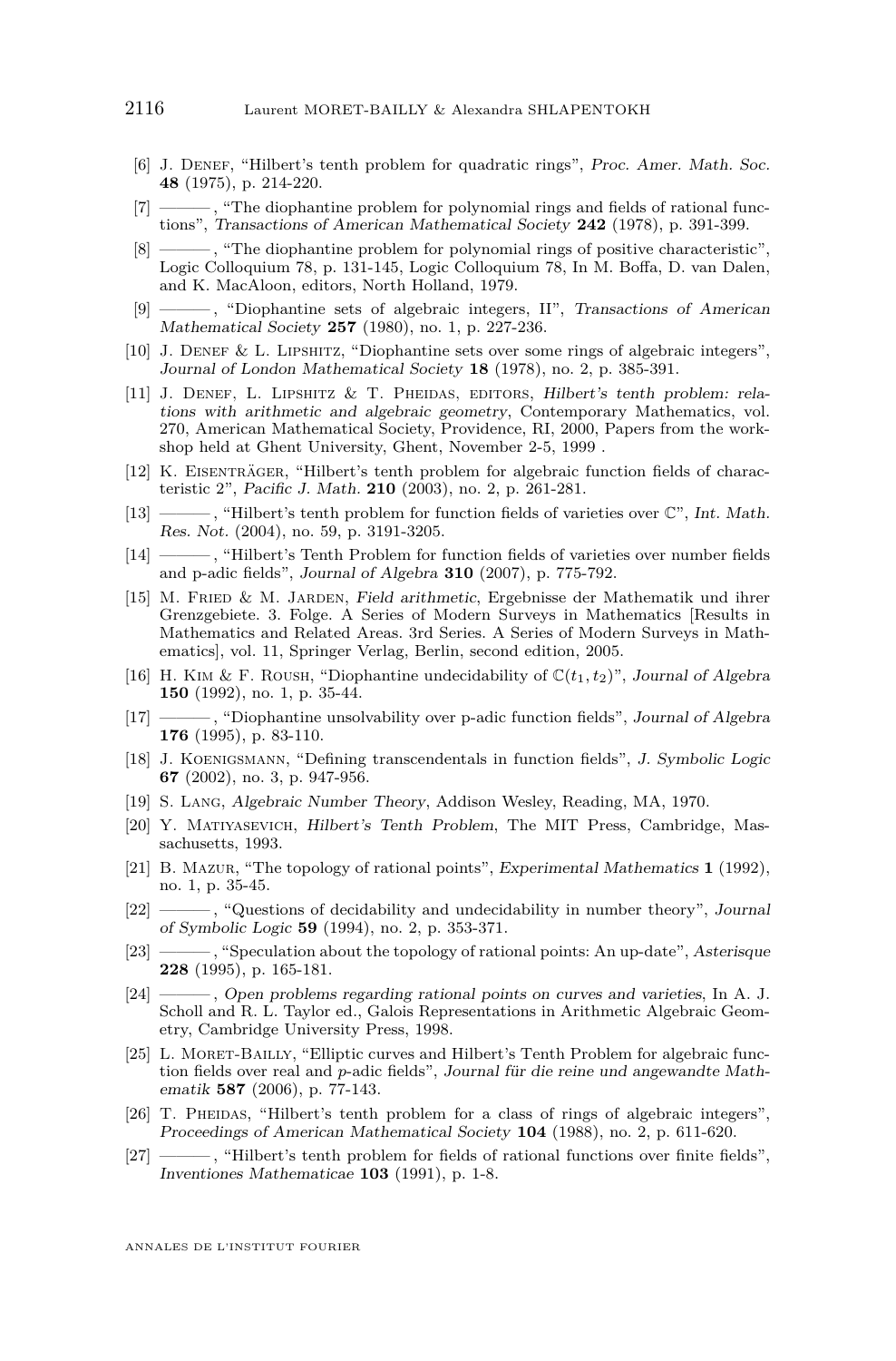- <span id="page-15-0"></span>[28] ——— , "Endomorphisms of elliptic curves and undecidability in function fields of positive characteristic", J. Algebra **273** (2004), no. 1, p. 395-411.
- [29] B. Poonen, "Hilbert's Tenth Problem and Mazur's conjecture for large subrings of Q", Journal of AMS **16** (2003), no. 4, p. 981-990.
- [30] B. POONEN & A. SHLAPENTOKH, "Diophantine definability of infinite discrete nonarchimedean sets and diophantine models for large subrings of number fields", Journal für die Reine und Angewandte Mathematik (2005), p. 27-48.
- [31] F. Pop, "Elementary equivalence versus isomorphism", Invent. Math. **150** (2002), no. 2, p. 385-408.
- [32] H. Shapiro & A. Shlapentokh, "Diophantine relations between algebraic number fields", Communications on Pure and Applied Mathematics **XLII** (1989), p. 1113- 1122.
- [33] A. SHLAPENTOKH, "Extension of Hilbert's tenth problem to some algebraic number fields", Communications on Pure and Applied Mathematics **XLII** (1989), p. 939- 962.
- [34] ——— , "Hilbert's tenth problem for rings of algebraic functions of characteristic 0", J. Number Theory **40** (1992), no. 2, p. 218-236.
- [35] ——, "Diophantine classes of holomorphy rings of global fields", Journal of Algebra **169** (1994), no. 1, p. 39-175.
- [36] ——— , "Diophantine undecidability for some holomorphy rings of algebraic functions of characteristic 0", Communications in Algebra **22** (1994), no. 11, p. 4379- 4404.
- [37] ——— , "Diophantine undecidability in some rings of algebraic numbers of totally real infinite extensions of Q", Annals of Pure and Applied Logic **68** (1994), p. 299- 325.
- [38] ——— , "Diophantine undecidability of algebraic function fields over finite fields of constants", Journal of Number Theory **58** (1996), no. 2, p. 317-342.
- [39] ——— , "Diophantine definability over some rings of algebraic numbers with infinite number of primes allowed in the denominator", Inventiones Mathematicae **129** (1997), p. 489-507.
- [40] ——— , "Diophantine undecidability of function fields of characteristic greater than 2 finitely generated over a field algebraic over a finite field", Compositio Mathematica **132** (2002), no. 1, p. 99-120.
- [41] ——— , "On diophantine decidability and definability in some rings of algebraic functions of characteristic 0", Journal of Symbolic Logic **67** (2002), no. 2, p. 759- 786.
- [42] ——— , "On diophantine definability and decidability in large subrings of totally real number fields and their totally complex extensions of degree 2", Journal of Number Theory **95** (2002), p. 227-252.
- [43] ——— , "A ring version of Mazur's conjecture on topology of rational points", International Mathematics Research Notices **7** (2003), p. 411-423.
- [44] ——— , "On diophantine definability and decidability in some infinite totally real extensions of Q", Transactions of AMS **356** (2004), no. 8, p. 3189-3207.
- [45] ——— , "First-order definitions of rational functions and *S*-integers over holomorphy rings of algebraic functions of characteristic 0", Ann. Pure Appl. Logic **136** (2005), no. 3, p. 267-283.
- [46] ——— , Hilbert's Tenth Problem: Diophantine Classes and Extensions to Global Fields, Cambridge University Press, 2006.
- [47] A. SHLYAPENTOKH, "Diophantine undecidability for some function fields of infinite transcendence degree and positive characteristic", Zap. Nauchn. Sem. S.-Peterburg. Otdel. Mat. Inst. Steklov. (POMI) **304** (2003), no. Teor. Slozhn. Vychisl. 8, p. 141- 167, 171.